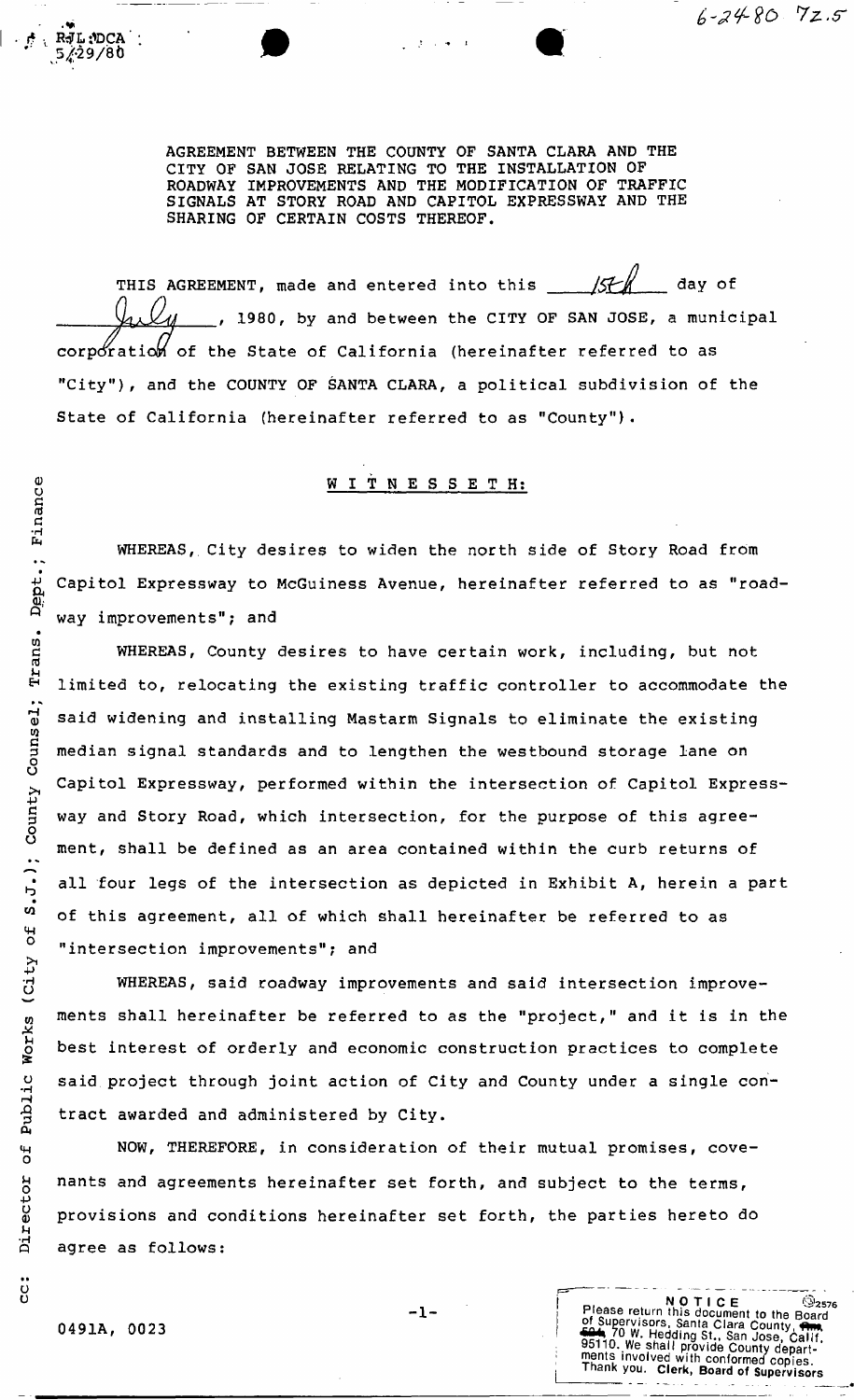1. Plans, Specifications and Estimates. City shall prepare or cause to be prepared separate plans, specifications and estimates of costs for the roadway improvements. County shall prepare or cause to be prepared separate plans, specifications and estimates of costs for the intersection improvements and shall submit said plans, specifications and estimates of costs to the City for City's approval and inclusion in the construction contract for the project.

2. Administering Agency. In the exercise of this agreement, City shall be the administering agency and, as such, shall possess all powers common to both City and County which may be necessary to effectuate the purpose of this agreement, subject only to the manner of exercise of such power provided herein and the restrictions imposed by law upon City in the exercise of such powers.

3. Sharing of Costs. County agrees to pay for all of the construction costs of the intersection improvements. City agrees to pay for the remainder of the total project cost. Prior to the advertising of bids for the project by City, County shall pay to City the sum of \$130,000 which is the present estimated construction cost of the intersection improvements, said estimated construction cost shall not exceed a maximum of \$150,000. For the purposes of this agreement, the term "total project cost" shall mean the total of all construction costs and acquisition costs for the project.

For the purposes of this agreement, the term "construction cost" shall mean the sum total of all costs incurred and expenditures made by City in connection with constructing the project, including, but not limited to, engineering costs and expenses; costs and expenses of preparing plans and specifications; costs and expenses for inspection, publication, advertising and printing; cost of the construction contract; cost of extra work and materials authorized by City and approved by County; and cost of preparation of Environmental Impact Reports or Statements for the project.

For the purposes of this agreement, the term "acquisition costs" shall mean the costs incurred and expenditures made by City for the project for the purchase of property or interests therein, appraisal fees, title and escrow fees, attorneys fees or charges, court costs and

RJL;DCA 5/29/80

**- 2-**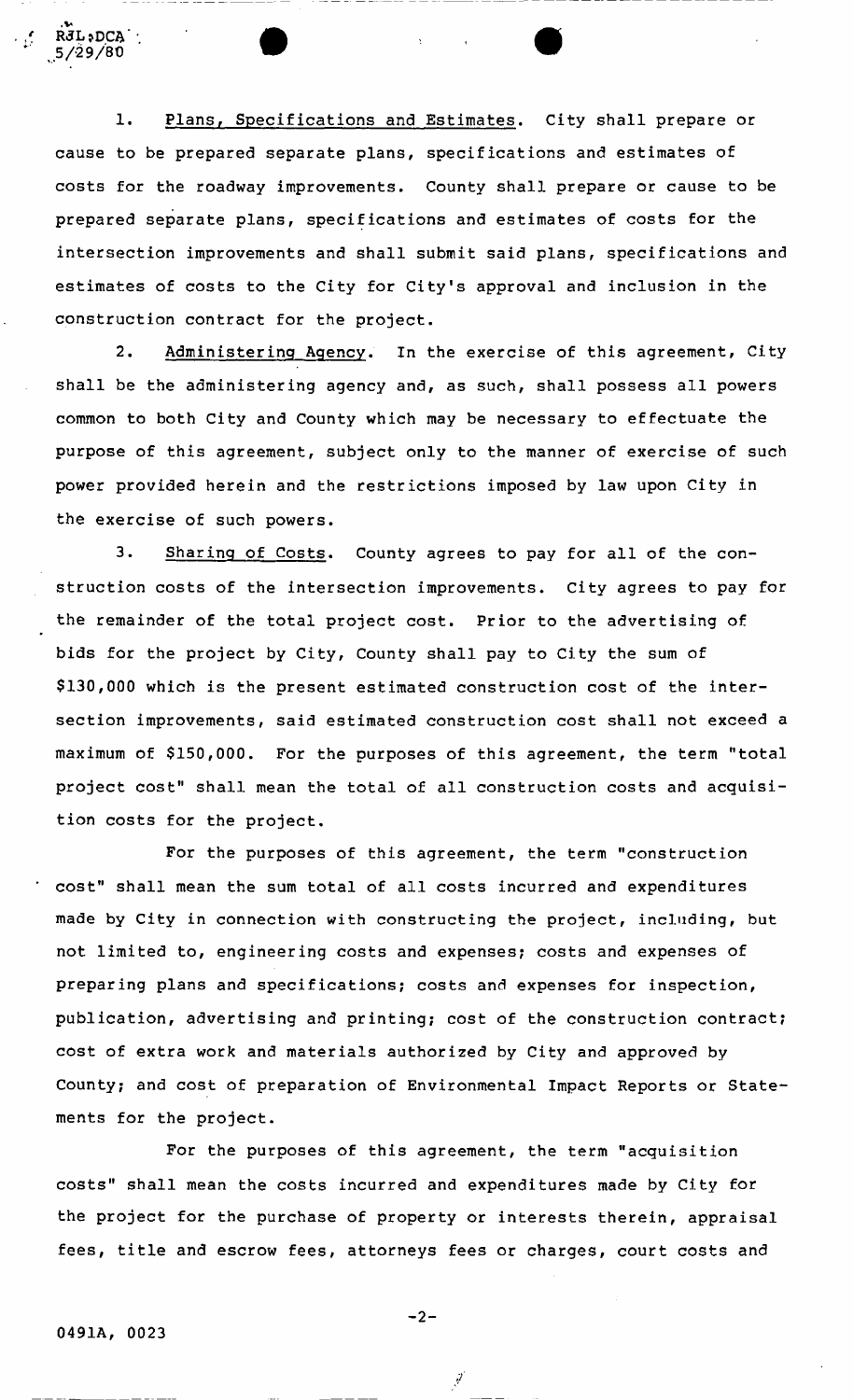charges for staff time as payment of such fees and charges related to the acquisition either by agreement or condemnation of real property required for the project.

 $\bullet$   $\bullet$   $\bullet$ 

4. Prepayment. Upon approval of plans and specifications by County and in accordance with section 3 of this agreement, and upon receipt of a billing by City, County shall pay to City the sum of \$130,000, said sum being County's estimated share of the Construction Cost. It is understood that the prepayment received from the County by City, as the administering agency for construction of said project, less the County's actual matching share determined upon final accounting will be refunded to County by City in accordance with section 11 of this agreement.

5. Insurance. City shall require any contractor awarded a contract for any portion of said project to secure and maintain in full force and effect at all times during construction of said project and until said project is accepted by City, public liability and property damage insurance covering the project, in forms and limits of liability satisfactory and acceptable to both City and County, insuring City and County, and their respective officers and employees. The aforementioned policy shall contain a provision that the insurance afforded thereby to City and County and their respective officers and employees shall be primary insurance to the full limits of liability of the policy, and that if City or County, or their respective officers and employees, have other insurance against a loss covered by such policy, that other insurance shall be excess insurance only.

6. Public Hearings and Environmental Statements. City shall conduct all public hearings and shall prepare all environmental declarations, reports and statements that may be required for said project by  $\mathsf{n.}$ 

7. Acquisition of Property. City agrees to acquire all real property or interests therein required for the project located in the City. County agrees to acquire all real property or interests therein required for the project located in the unincorporated area of the County. The compensation to be paid for acquisition costs of any such real property located in the unincorporated area of the County shall be provided and

RJLiDCA' 5/39/80

**- 3-**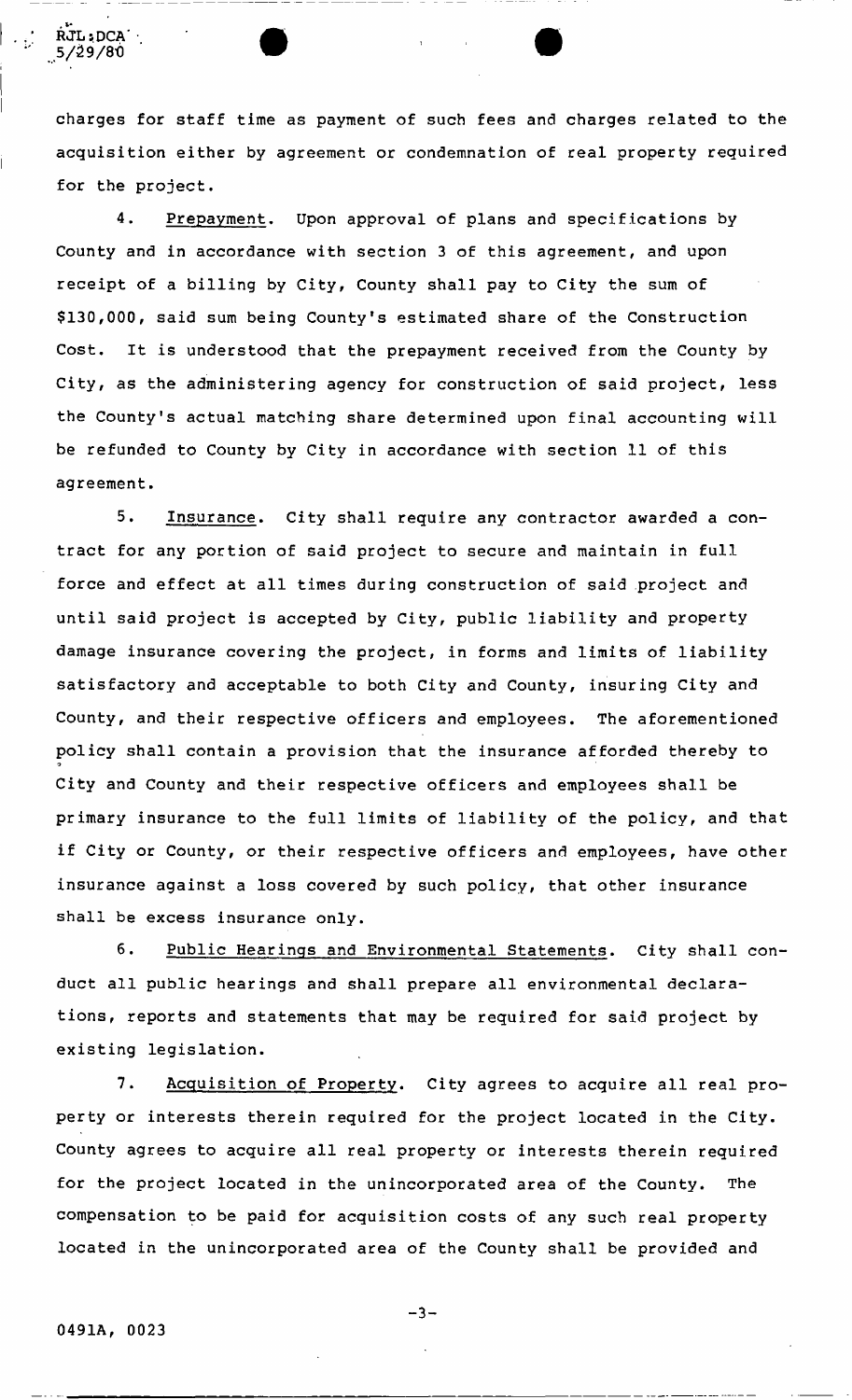paid in its entirety by City to County from State Gas Tax Funds apportioned to City pursuant to Section 2106 or 2107 of the State Streets and Highways Code and pursuant to the authority of Section 186.3 of the said Code.

8. Award of Contract. Upon approval by City and County of the plans, specifications and cost estimates for the project, and acquisition of all real property required for the project, City shall advertise the project for bid and shall award a contract to be supervised to completion by City. It is understood that County will inspect all work within the intersection. It is further understood that the project may be included within a construction contract embracing work in addition to the project.

9. Records and Accounts. City shall keep, maintain and render available for inspection by County or its authorized representatives, records and books which will provide a complete and accurate account of all costs, fees and expenditures made by City on construction costs of said project. County shall keep, maintain and render available for inspection by City or its authorized representatives, records and books which will provide a complete and accurate account of all costs, fees and expenditures made by County on acquisition costs for real property or interests therein required for the project located in the unincorporated area of the County, and reimbursement to County shall be made in accordance with Paragraph 7 above.

10. Termination. This agreement shall terminate on December 31, 1981, if City has not awarded a contract for construction of said project prior to that date. In the event of such termination, City shall refund to County all sums deposited with City under Paragraph 3 of this agreement, except for sums already expended by City as of December 31, 1981.

11. Final Accounting. Upon completion of the project, City shall prepare and furnish to County a final accounting of the total costs of said project. Said accounting shall show the final construction costs of said project in its entirety.

In the event that the said final accounting shows that the construction costs of the intersection improvements is less than \$130,000, City shall forthwith refund to County the difference.

'RJL; DCA ,5/29/80

**- 4-**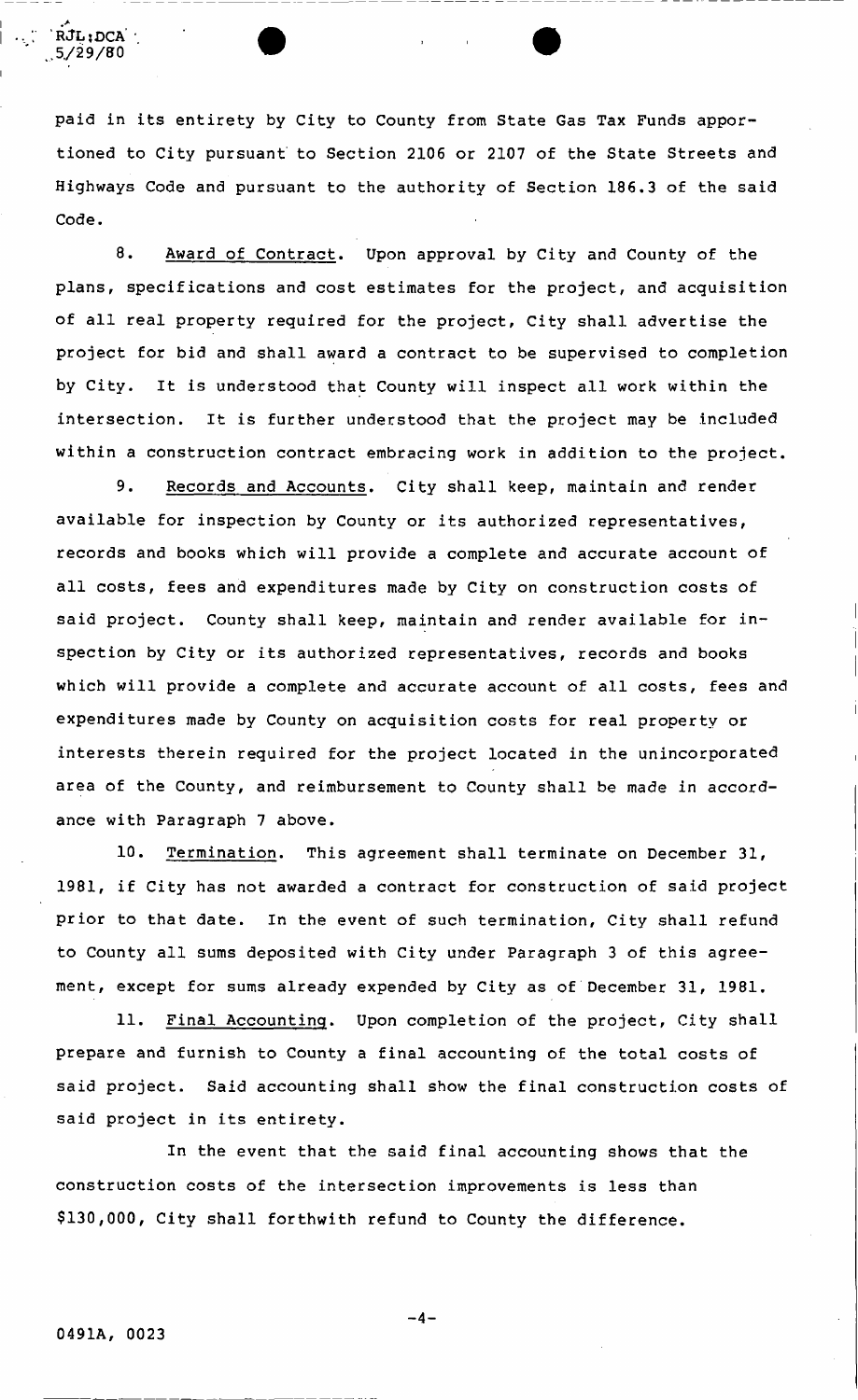In the event that the said final accounting shows that the construction costs of the intersection improvements is more than \$130,000 but less than \$150,000.01, County shall forthwith pay to City the difference.

construction costs of the intersection improvements is more than \$150,000, City shall notify the County and request County Board of Supervisors authorization for additional County participation, In the event that the said final accounting shows that the

12. Ownership and Maintenance. County shall own and operate and maintain all intersection improvements. City shall own and maintain all remaining improvements.

13. Mutual Indemnification. It is mutually understood and agreed that::

responsible for any damage or liability occurring by reason of anything done or omitted to be done by City under or in connection with any work, authority or jurisdiction delegated to City under this agreement. It is also understood and agreed that, pursuant to Government Code Section 895.4, City shall fully indemnify and hold County harmless from any liability imposed for injury (as defined by Government Code Section 810.8) occurring by reason of anything done or omitted to be done by City under or in connection with any work, authority or jurisdiction delegated to City under this agreement. Neither County nor any officer or employee thereof shall be

responsible for any damage or liability occurring by reason of anything done or omitted to be done by County under or in connection with any work, authority or jurisdiction delegated to County under this agreement. It is also understood and agreed that, pursuant to Government Code Section 895.4, County shall fully indemnify and hold City harmless from any liability imposed for injury (as defined by Government Code Section 810.8) occurring by reason of anything done or omitted to be done by County under or in connection with any work, authority or jurisdiction delegated to County under this agreement. Neither City, nor any officer or employee thereof, shall be

 $\dot{RJL}$ **;** DCA  $\cdot$ , 5/29/80

**- 5-**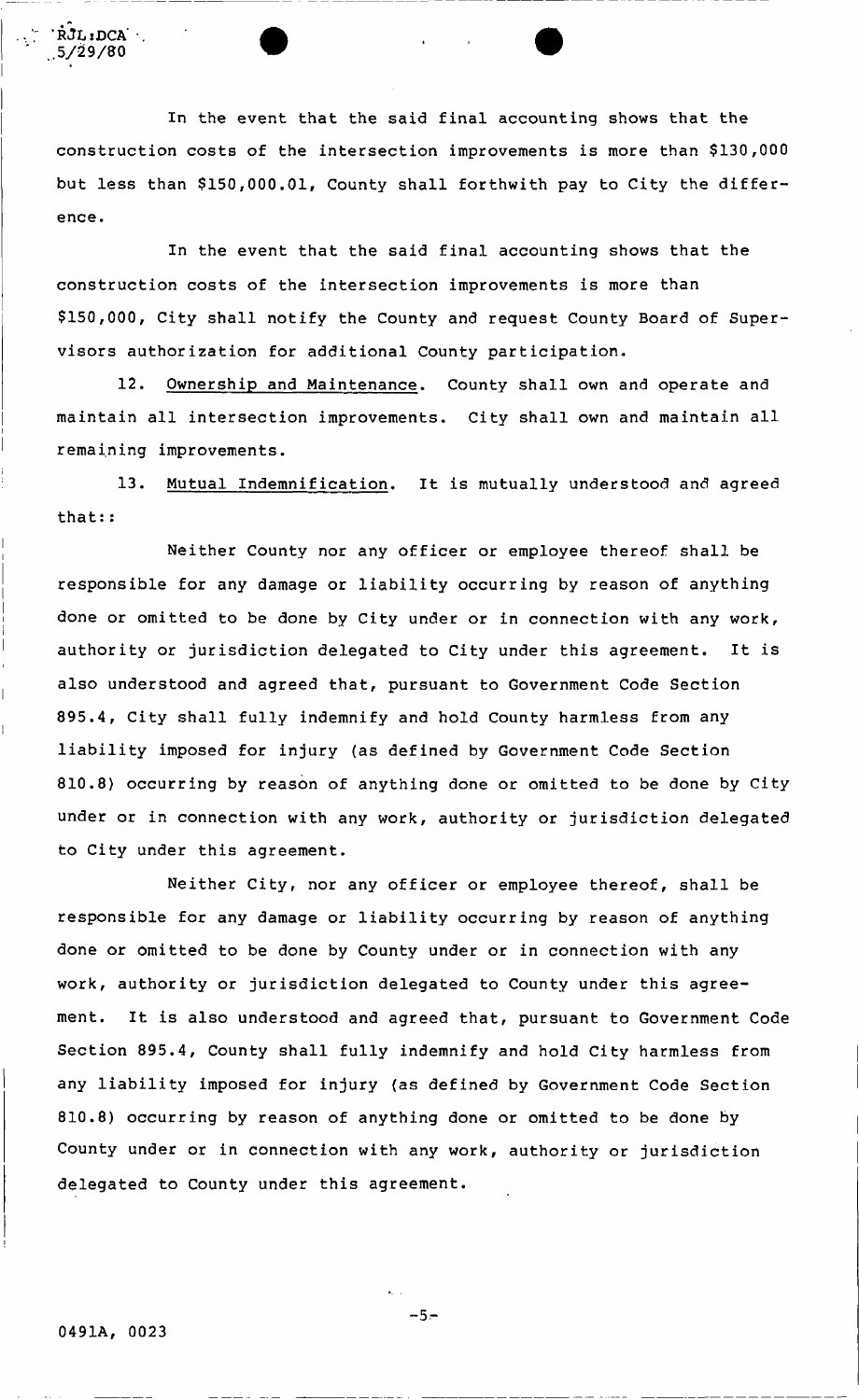WITNESS THE EXECUTION HEREOF the day and year first hereinabove set

forth.

RJL LDCA  $5/29/80$ 

APPROVED AS TO FORM:

Don In C. alt

Assistant City Attorney

APPROVED AS TO FORM:

County  $5$ unsel ASI Fо

ATT DONALD M. RAINS

Clerk, Board of Supervisors

CITY OF SAN JOSE, a municipal corporation

Bv lerk Helen E. Jackson  $^{\frac{1}{2}}$ "City" $^{\frac{1}{2}+\frac{1}{2}}$ 

COUNTY OF SANTA CLARA

 $\overline{C}$ вy **BAN MC CORQUODALE** 

NODALE Chafrperson<br>Board of Supervisors

"Count $\sqrt{n}$ 

 $\widetilde{\mathbb{Z}}_2^*$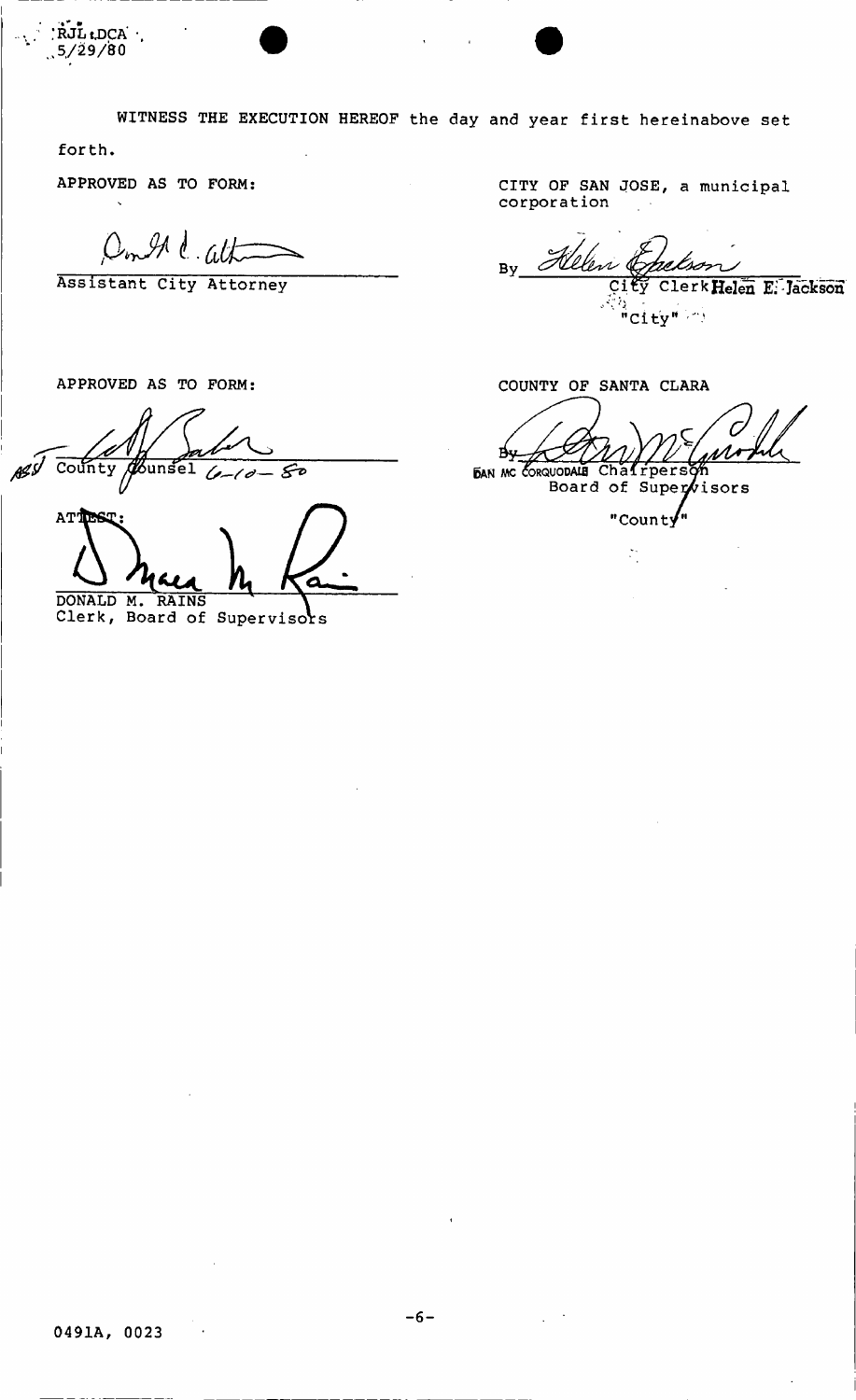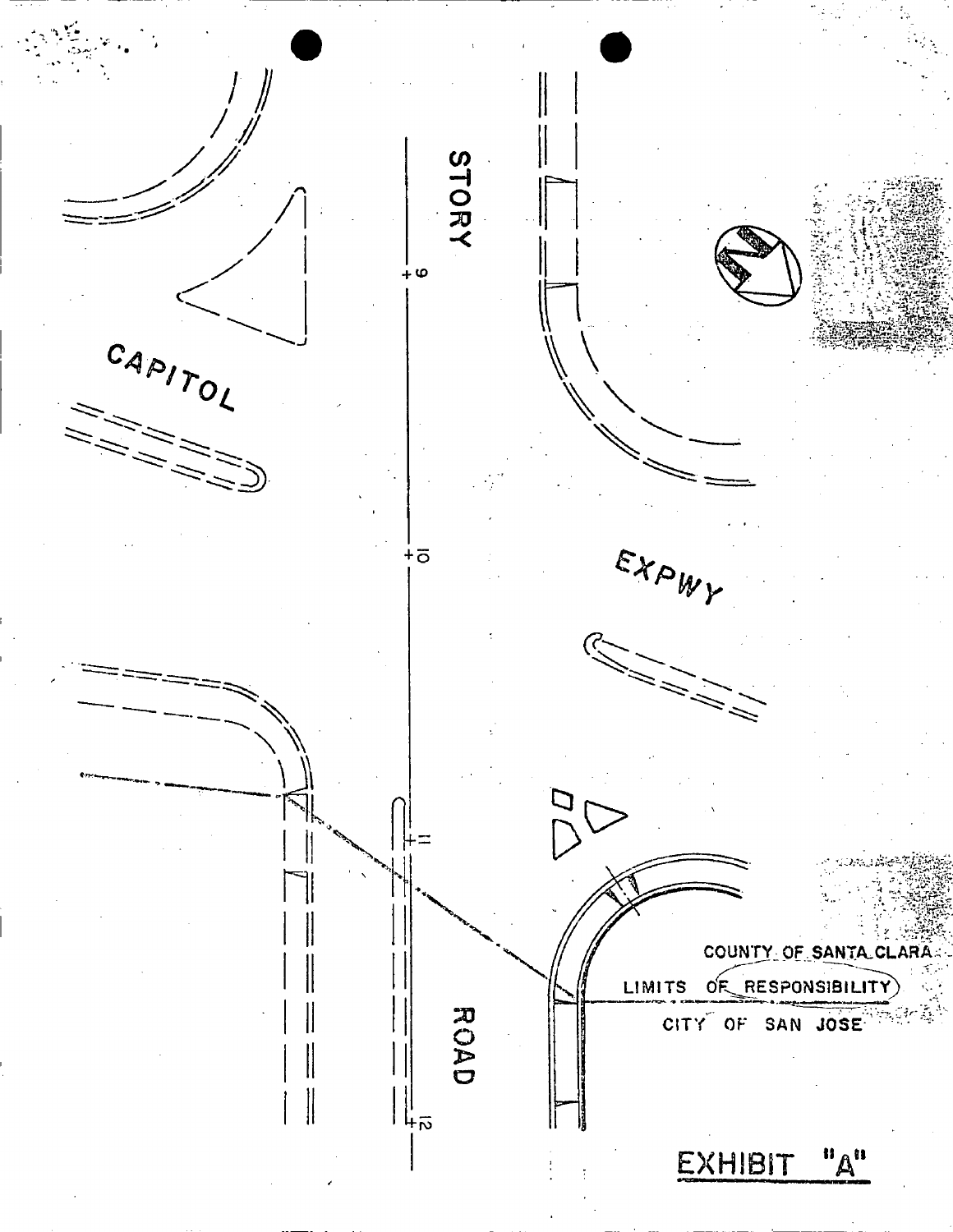[נסש<sup>"</sup> οŗ

0861 2 T NOC **REG** 

RECEIVED<br>TRANSPORTATION AGENCY

FRANSPORTATION DEV.

JUN

9 1980

CITY OF SAN JOSE **YAMADITA YTIQ** 

 $\lambda$ 

 $\left\langle \rho_{\rm{eff}}\right\rangle_{\rm{2.3\%}}^{2}=\left\langle \rho_{\rm{eff}}\right\rangle_{\rm{2.3\%}}^{2}$ 

Aug 11  $1^{52}$  PH '80. COUTTY OF SANTA DLARA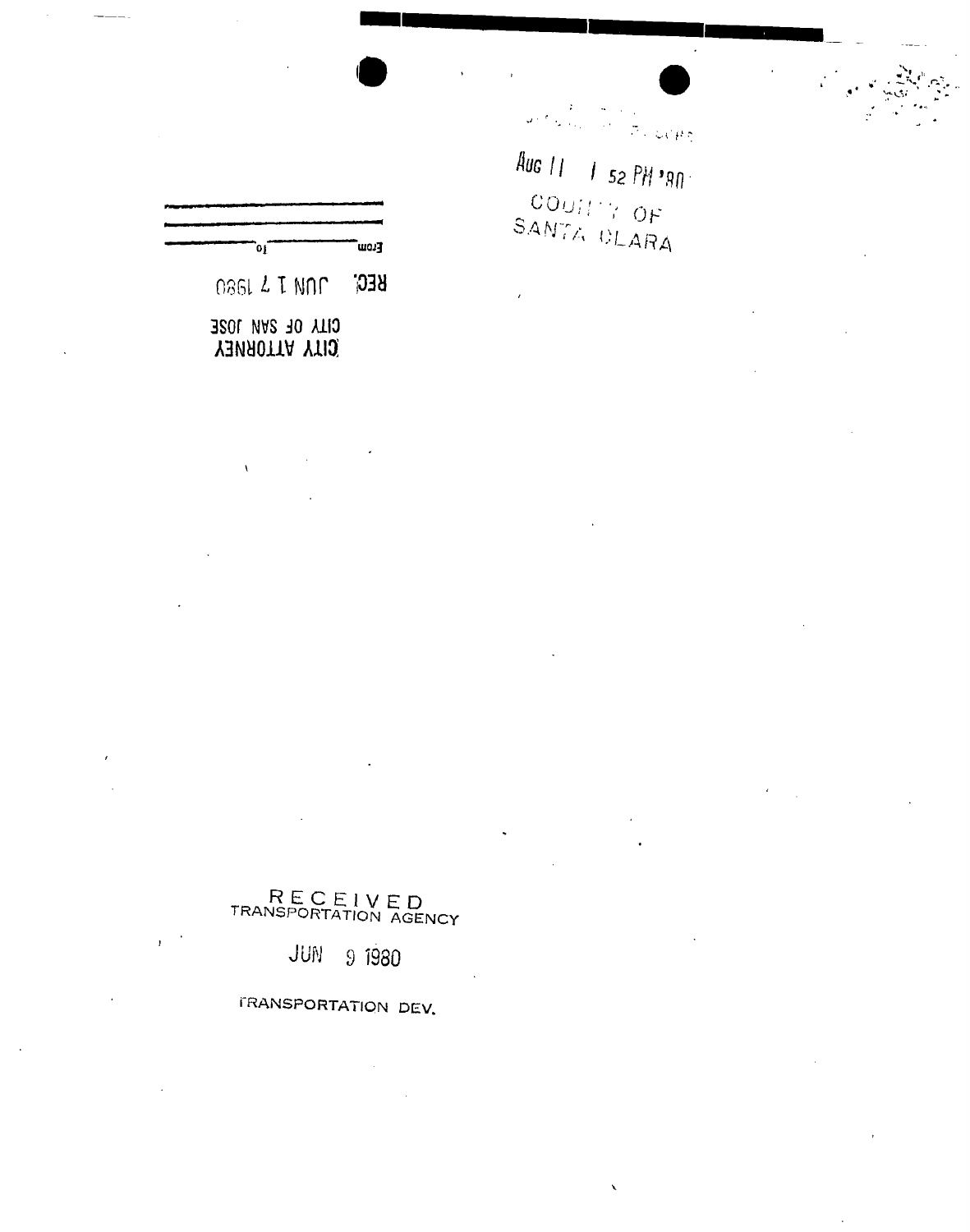| <b>County of Santa Clare</b> |                        |                     | <b>Transportation Agency</b><br>1555 Berger Drive<br>San Jose, California 95112 |
|------------------------------|------------------------|---------------------|---------------------------------------------------------------------------------|
| <b>California</b>            |                        |                     |                                                                                 |
|                              | TRANSMITTAL MEMORANDUM |                     | S.D. 2 6 3                                                                      |
|                              | Page $1$ of $2$        | DATE: June 12, 1980 |                                                                                 |
| COUNTY BOARD OF SUPERVISORS: | Agenda Date            | June 30, 1980       | Item No.                                                                        |
| TRANSIT DISTRICT BOARD:      | Agenda Date            |                     | Item No.                                                                        |
|                              |                        |                     | Item No.                                                                        |

#### SUBJECT: COST SHARING AGREEMENT BETWEEN THE CITY OF SAN JOSE AND THE COUNTY OF SANTA CLARA RELATING TO THE INSTALLATION OF ROADWAY IMPROVEMENTS AND THE MODIFICATIONS OF TRAFFIC SIGNALS AT STORY ROAD AND CAPITOL EXPRESSWAY

#### Recommended Action

Approval of the attached City of San Jose/County of Santa Clara Cost Sharing Agreement which provides for the installation of roadway improvements and modification of traffic signals at Story Road and Capitol Expressway is recommended.

Approval of the subject agreement by the City of San Jose (on their agenda of June 24, 19 80) will provide for-the sharing of costs attributable to this City of San Jose administered project.

Sufficient funds have been included in the current County Budget Account Number 893-162 (Highway Signals) to provide the estimated County share cost of \$130,000.00 for this project. The total estimated cost of the project is \$400,000.00.

#### Reason for Recommendation

The City of San Jose desires to widen the north side of Story Road from Capitol Expressway to McGuiness Avenue. The County of Santa Clara desires to accommodate this widening of Story Road and additionally provide improvements of roadway channelization and traffic signals at the intersection of Story Road and Capitol Expressway.

#### Background

The subject agreement was prepared by the City of San Jose and forwarded to the County for execution. This agreement has been "approved as to form" by both  $\sharp$ he City Attorney and the County Counsel's office.

APPROVED: DIRECTOR. ^

COUNTY EXECUTIVE.

An Equal Opportunity Employer

t 908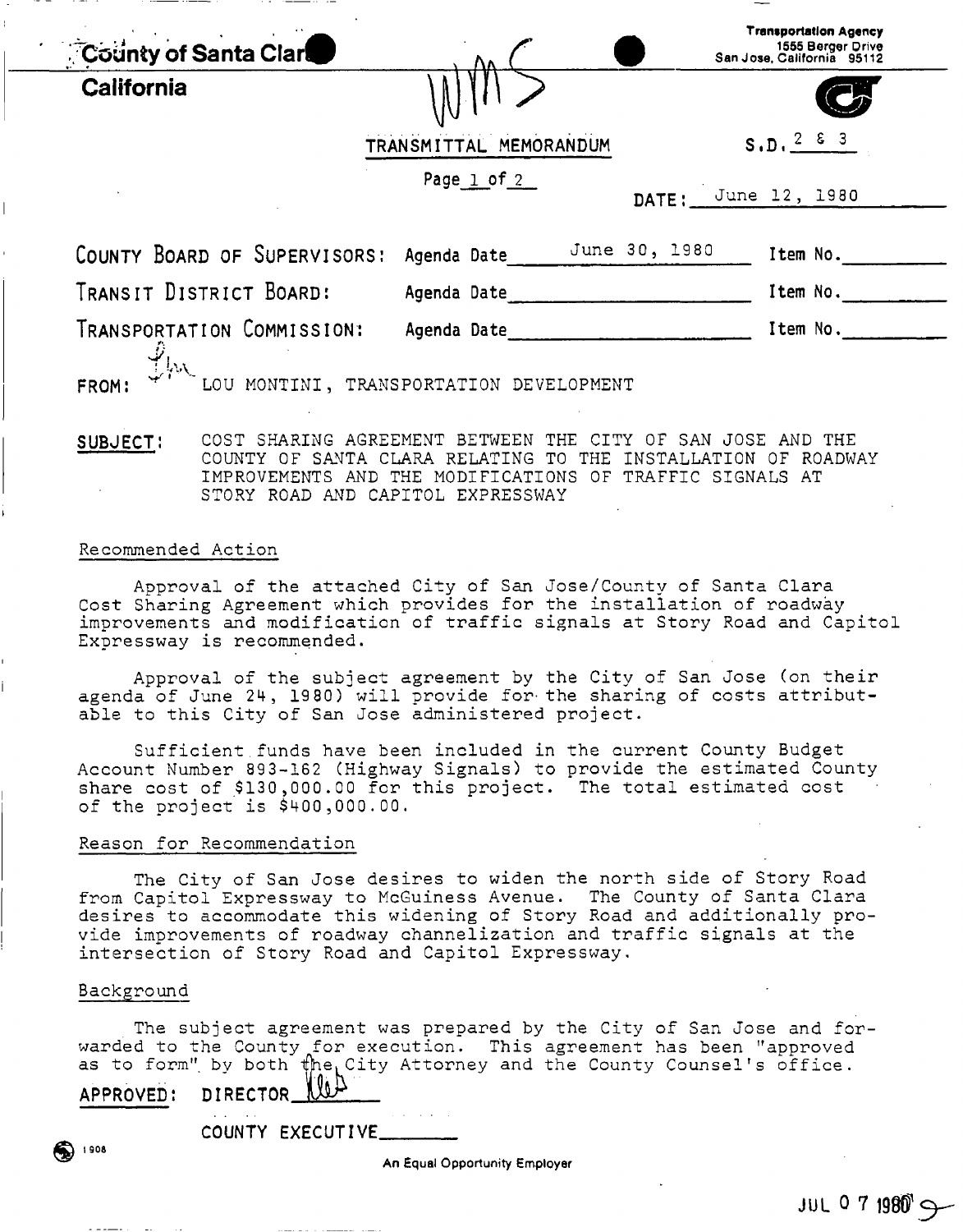

## DATE: June 12, 1980

COUNTY BOARD OF SUPERVISORS AGENDA DATE: June 30, 1980

### TRANSIT DISTRICT BOARD AGENDA DATE:

### TRANSPORTATION COMMISSION AGENDA DATE:

SUBJECT: COST SHARING AGREEMENT BETWEEN THE CITY OF SAN JOSE AND THE COUNTY OF SANTA CLARA RELATING TO THE INSTALLATION OF ROADWAY IMPROVEMENTS AND THE MODIFICATIONS OF TRAFFIC SIGNALS AT STORY ROAD AND CAPITOL EXPRESSWAY

#### Consequences of Negative Action

This project which is jointly desired by the City and the County would either not be accomplished or would have to be accomplished by separate individual contracts at escalated costs at a later date.

#### Steps following Approval

Execution of the agreement by the City of San Jose.

The City will award and administer the project construction contract(s).

The City will furnish project(s) final accounting to the County and adjust costs accordingly.

LM:ARM:vlt

- 17

attachments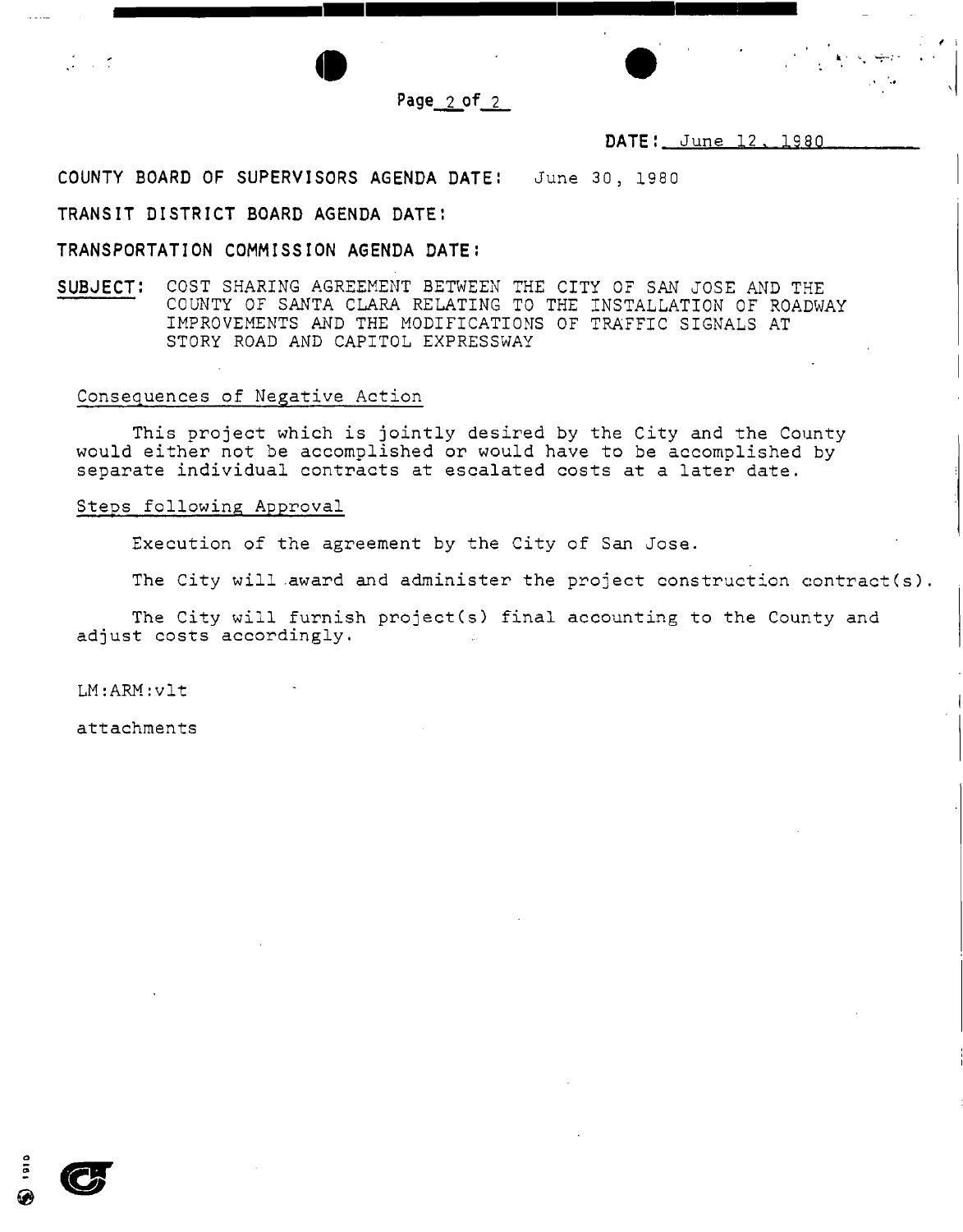## County of Santa Clara

# **California**

Office of the Board of Supervisors County Government Center, East Wing 70 West Hedding Street San Jose, California 95110 299-4321 Area Code 408

Sig Sanchez, *District 1*  Dominic L. Cortese, *District 2*  Dan Mc Corquodale, *District 3*  Rodney J. Diridon, *District 4*  Geraldine F. Steinberg, *District 5* 

**July 9, 1980** 

**A, R. Turturici Director of Public Works City of San Jose** 

**Attn: Art Mendoza** 

Subject: Agreement with **City of San Jose for installation of roadway improvements and traffic signal modifications at Story** Ro **Road and Capitol Expressway.** 

#### **Dear Sir:**

Enclosed you will find an original and copies of an agreement between the County of Santa Clara and the parties named above. The Board of Supervisors at its regularly scheduled meeting on authorized execution of this agreement on belieft of the County.

**After execution of all copies, we would appreciate your**  returing the original (pink tag) to this office.

Very truly yours,

BOARD OF SUPERVISORS Donald M. Rains, Clerk

Deputy Clerk

DMR: Encls.

 $\bigcirc$ 

**(Item #6)**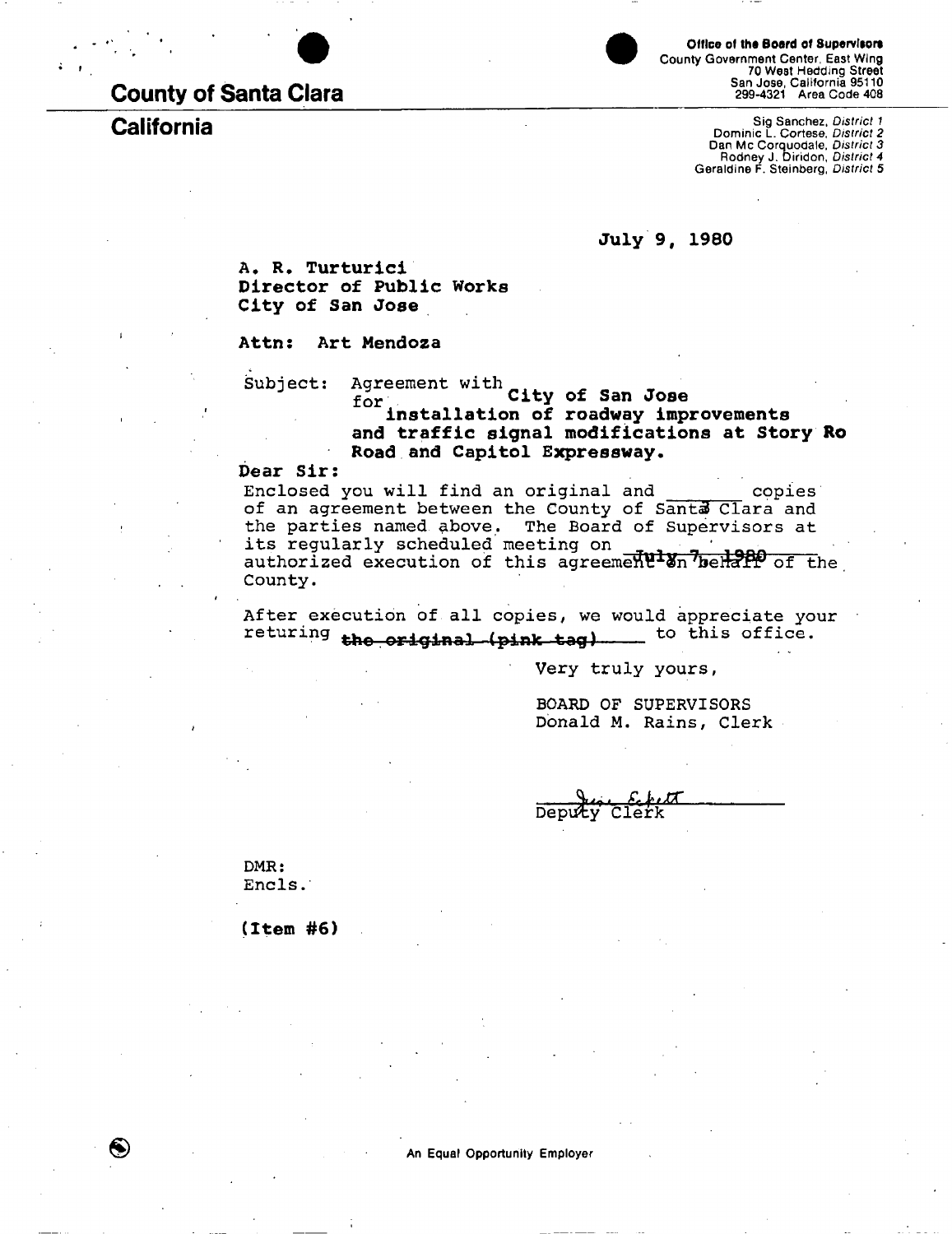Change Order No.

## **BOARD OF SUPERVISORS SANTA CLARA COUNTY**

DATE July 9, 1980

#### agreement The following contract was xawarded xorxchange vorder was approved by the

Board of Supervisors at a meeting held:

 $\sigma_{\rm in} \simeq \rho_{\rm 0} \rho_{\rm 0}$  .

July...I 19 JJQ-- Project to be charged to installation of roadway improvements and the modifications of traffic signals at Story Road and Canitol Expressway For the amount of  $-.130,000.00$ . (see agreement) Contractor ....Ci-tv.-rif , ff an... Completion Date. J>j££LBmhar.\_31.r....lR BJ.

Budget Item (*for Controller's use)* 

Donald M. Rain

DONALD M. RAINS 80ard

CANARY --<br>PINK -----<br>GOLD.ROD CONTROLLER<br>FILE

 $$ 3128$  REV 7/76

Agenda Item #6

7/7/80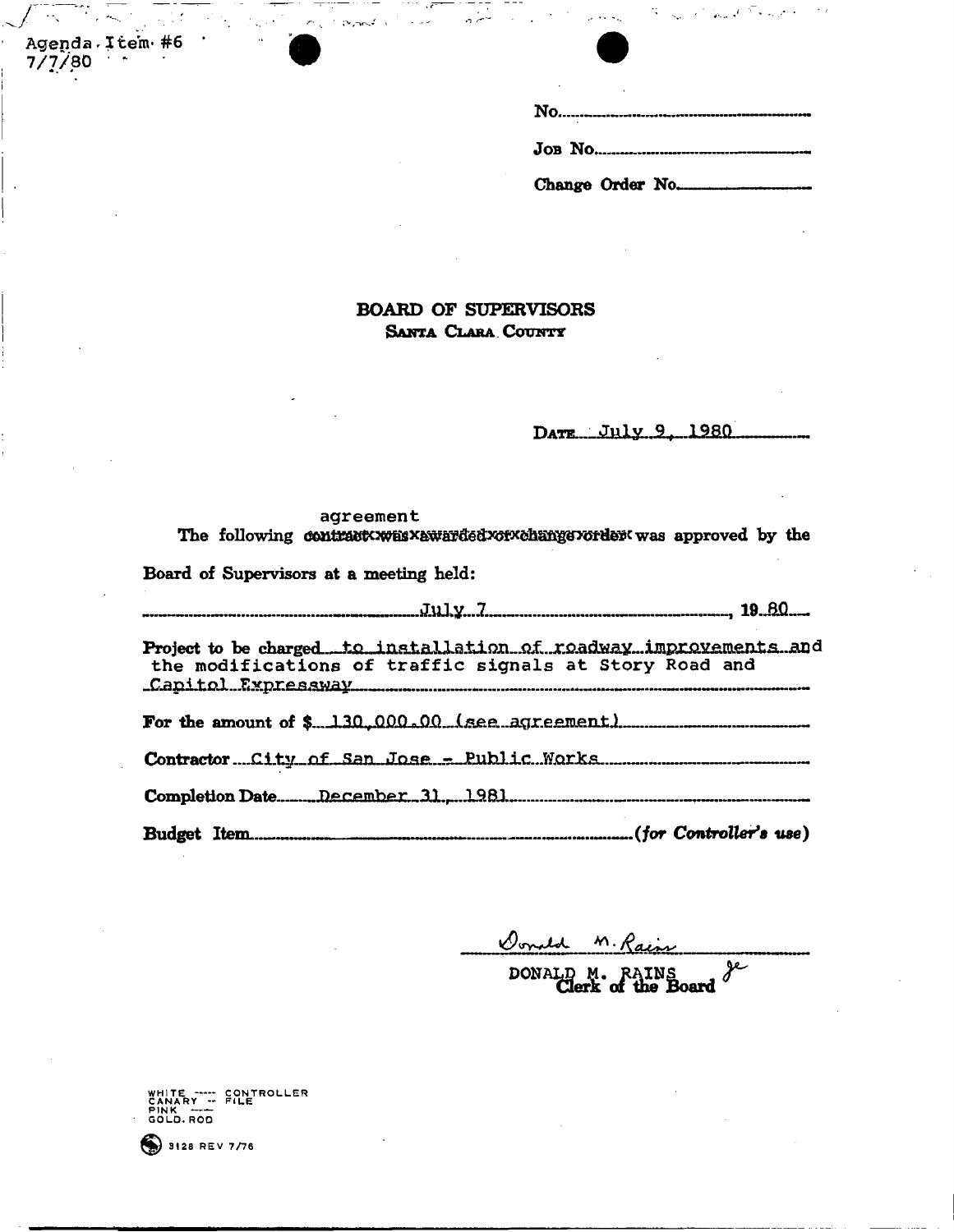Share Agreement with City of San J<sub>ose</sub> 7/9/80

**Attached you will find a copy of the agreement between the City of San Jose and the County of Santa Clara relating to the installation of roadway improvements and the Modifications of traffic signals at Story Road and Capitol Expressway. This was authorized at the Board of Supervisors meeting of 7/7/80, item #6# Attached also is a copy for the Finance department.** 

 $\bullet$   $\bullet$